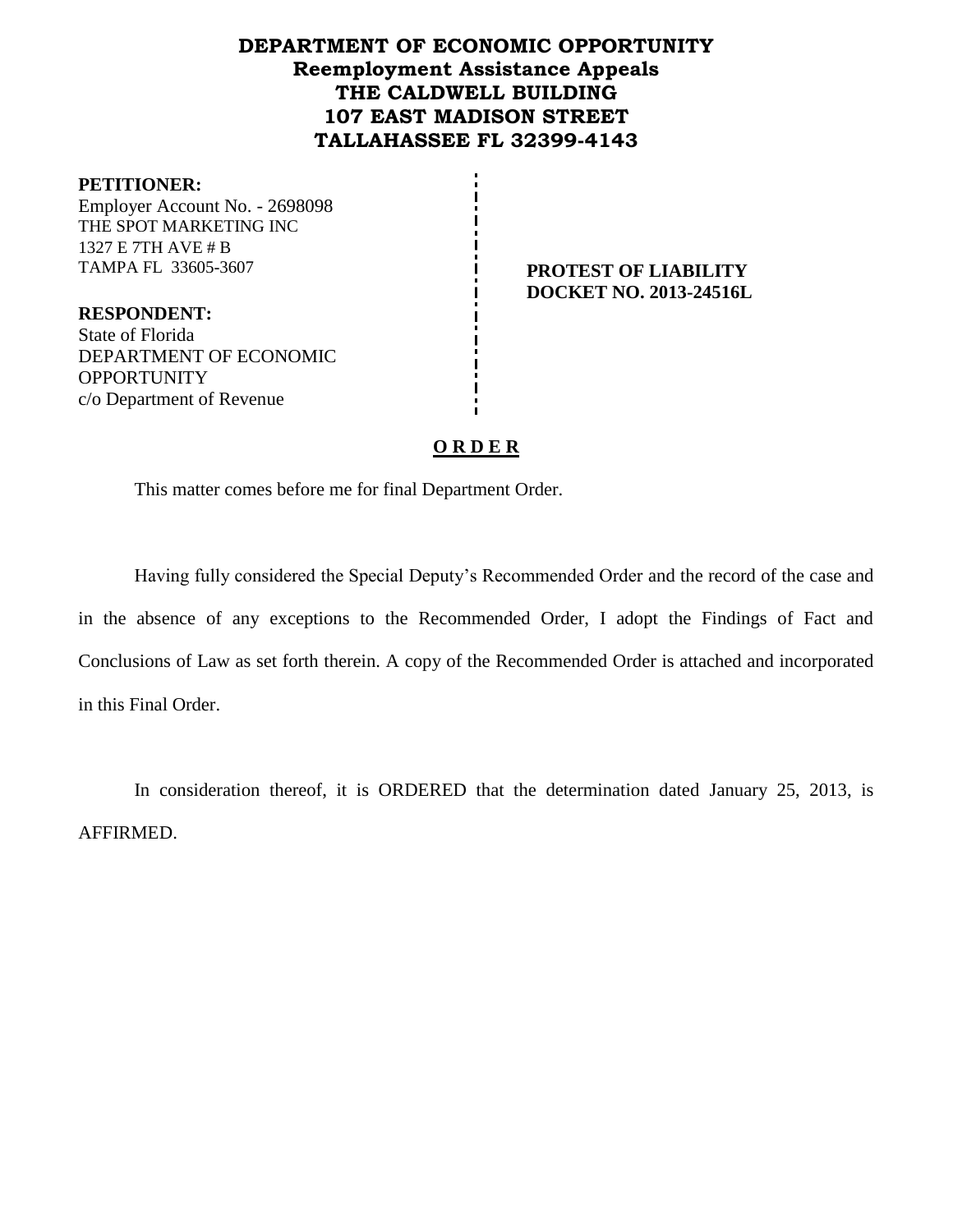#### **JUDICIAL REVIEW**

Any request for judicial review must be initiated within 30 days of the date the Order was filed. Judicial review is commenced by filing one copy of a *Notice of Appeal* with the DEPARTMENT OF ECONOMIC OPPORTUNITY at the address shown at the top of this Order and a second copy, with filing fees prescribed by law, with the appropriate District Court of Appeal. It is the responsibility of the party appealing to the Court to prepare a transcript of the record. If no court reporter was at the hearing, the transcript must be prepared from a copy of the Special Deputy's hearing recording, which may be requested from the Office of Appeals.

Cualquier solicitud para revisión judicial debe ser iniciada dentro de los 30 días a partir de la fecha en que la Orden fue registrada. La revisión judicial se comienza al registrar una copia de un *Aviso de Apelación* con la Agencia para la Innovación de la Fuerza Laboral [*DEPARTMENT OF ECONOMIC OPPORTUNITY]* en la dirección que aparece en la parte superior de este *Orden* y una segunda copia, con los honorarios de registro prescritos por la ley, con el Tribunal Distrital de Apelaciones pertinente. Es la responsabilidad de la parte apelando al tribunal la de preparar una transcripción del registro. Si en la audiencia no se encontraba ningún estenógrafo registrado en los tribunales, la transcripción debe ser preparada de una copia de la grabación de la audiencia del Delegado Especial [*Special Deputy*], la cual puede ser solicitada de la Oficina de Apelaciones.

Nenpòt demann pou yon revizyon jiridik fèt pou l kòmanse lan yon peryòd 30 jou apati de dat ke Lòd la te depoze a. Revizyon jiridik la kòmanse avèk depo yon kopi yon *Avi Dapèl* ki voye bay DEPARTMENT OF ECONOMIC OPPORTUNITY lan nan adrès ki parèt pi wo a, lan tèt *Lòd* sa a e yon dezyèm kopi, avèk frè depo ki preskri pa lalwa, bay Kou Dapèl Distrik apwopriye a. Se responsabilite pati k ap prezante apèl la bay Tribinal la pou l prepare yon kopi dosye a. Si pa te gen yon stenograf lan seyans lan, kopi a fèt pou l prepare apati de kopi anrejistreman seyans lan ke Adjwen Spesyal la te fè a, e ke w ka mande Biwo Dapèl la voye pou ou.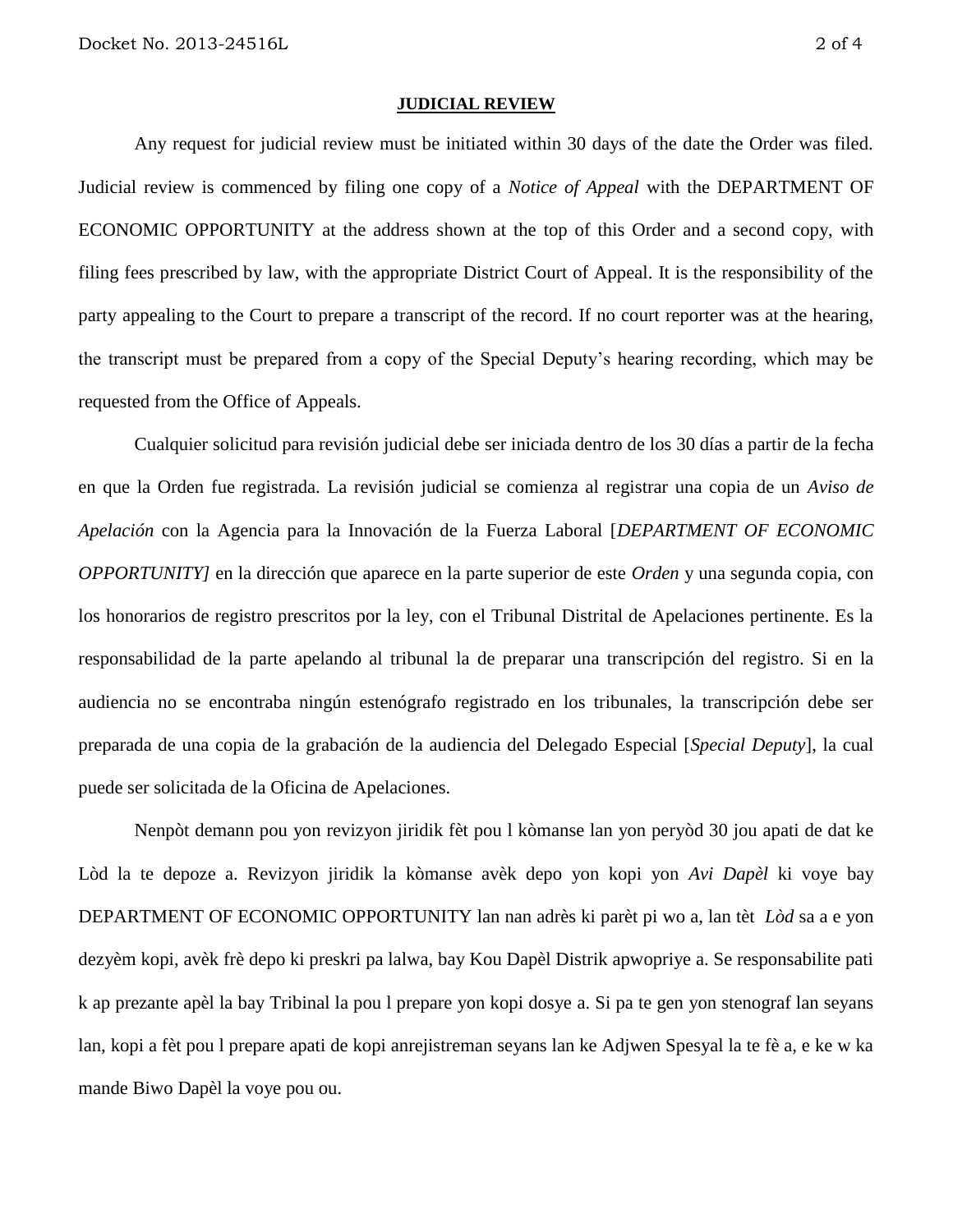DONE and ORDERED at Tallahassee, Florida, this \_\_\_\_\_\_\_ day of June, 2013.



Altemese Smith, Bureau Chief, Reemployment Assistance Program DEPARTMENT OF ECONOMIC OPPORTUNITY

FILED ON THIS DATE PURSUANT TO § 120.52, FLORIDA STATUTES, WITH THE DESIGNATED DEPARTMENT CLERK, RECEIPT OF WHICH IS HEREBY ACKNOWLEDGED.

 $\overline{\phantom{a}}$  ,  $\overline{\phantom{a}}$  ,  $\overline{\phantom{a}}$  ,  $\overline{\phantom{a}}$  ,  $\overline{\phantom{a}}$  ,  $\overline{\phantom{a}}$  ,  $\overline{\phantom{a}}$  ,  $\overline{\phantom{a}}$  ,  $\overline{\phantom{a}}$  ,  $\overline{\phantom{a}}$  ,  $\overline{\phantom{a}}$  ,  $\overline{\phantom{a}}$  ,  $\overline{\phantom{a}}$  ,  $\overline{\phantom{a}}$  ,  $\overline{\phantom{a}}$  ,  $\overline{\phantom{a}}$ DEPUTY CLERK DATE

## **CERTIFICATE OF SERVICE**

**I HEREBY CERTIFY that true and correct copies of the foregoing Final Order have been furnished to the persons listed below in the manner described, on the \_\_\_\_\_\_\_ day of June, 2013**.

Shenux D.F

SHANEDRA Y. BARNES, Special Deputy Clerk DEPARTMENT OF ECONOMIC **OPPORTUNITY** Reemployment Assistance Appeals 107 EAST MADISON STREET TALLAHASSEE FL 32399-4143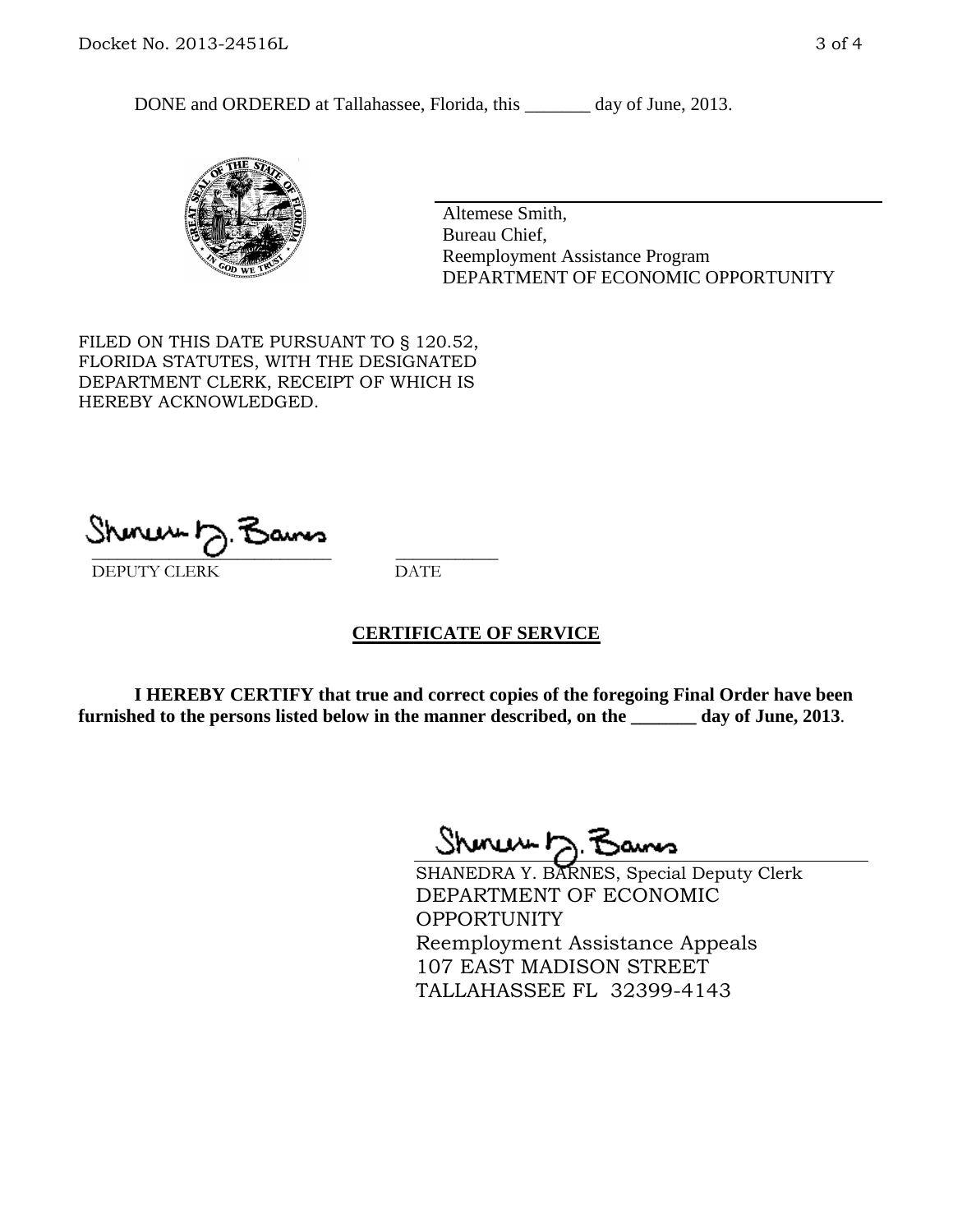By U.S. Mail:

THE SPOT MARKETING INC 1327 E 7TH AVE # B TAMPA FL 33605-3607

NANCY KEMPER 4727 W KNIGHTS AVENUE TAMPA FL 33611-1133

DEPARTMENT OF REVENUE ATTN: PATRICIA ELKINS - CCOC #1-4866 5050 WEST TENNESSEE STREET TALLAHASSEE FL 32399

DEPARTMENT OF REVENUE ATTN MYRA TAYLOR PO BOX 6417 TALLAHASSEE FL 32314-6417

State of Florida DEPARTMENT OF ECONOMIC OPPORTUNITY c/o Department of Revenue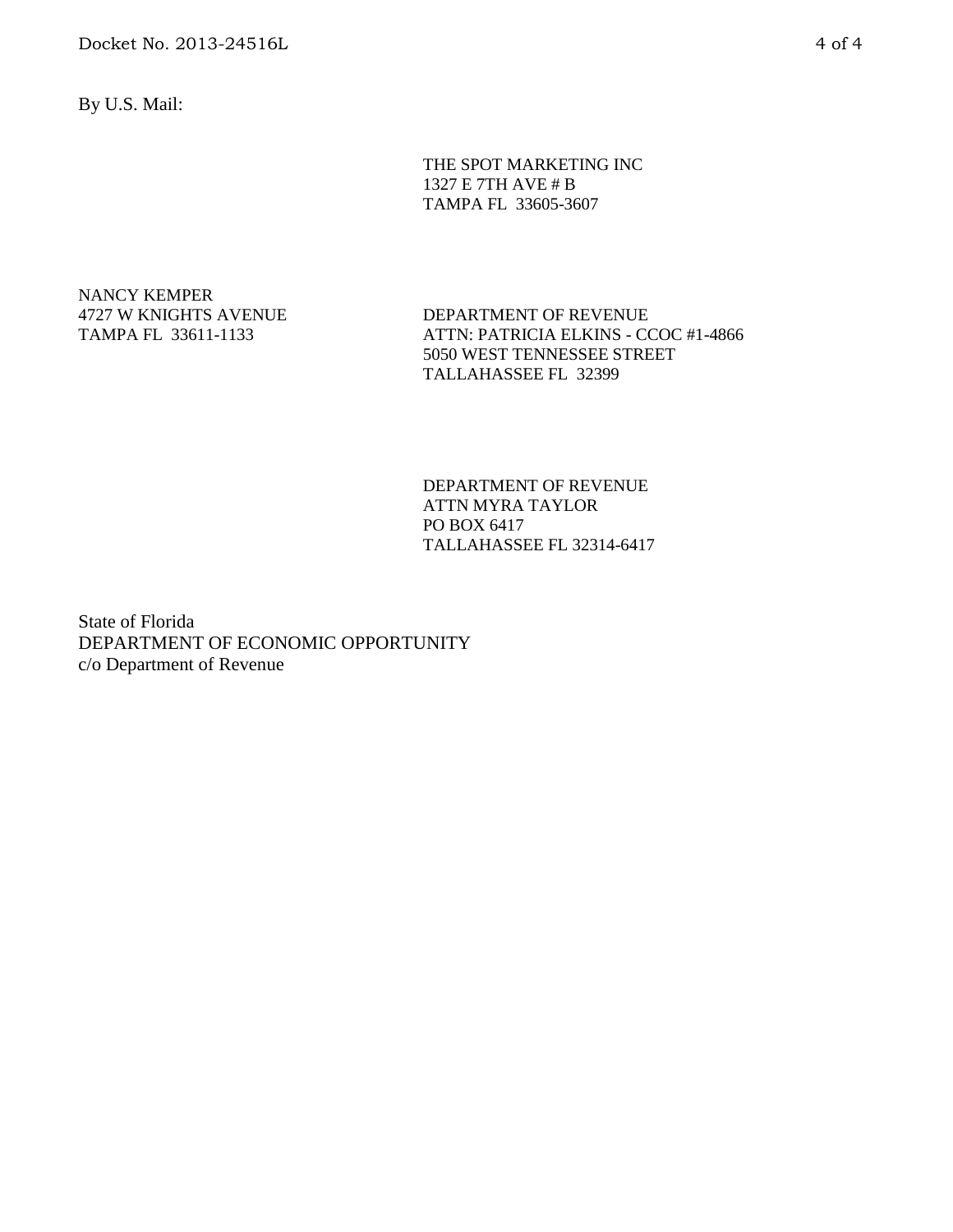## **DEPARTMENT OF ECONOMIC OPPORTUNITY Reemployment Assistance Appeals**

MSC 347 CALDWELL BUILDING 107 EAST MADISON STREET TALLAHASSEE FL 32399-4143

#### **PETITIONER:**

Employer Account No. - 2698098 THE SPOT MARKETING INC 1327 E 7TH AVE # B TAMPA FL 33605-3607

> **PROTEST OF LIABILITY DOCKET NO. 2013-24516L**

**RESPONDENT:** State of Florida DEPARTMENT OF ECONOMIC OPPORTUNITY c/o Department of Revenue

# **RECOMMENDED ORDER OF SPECIAL DEPUTY**

TO: Altemese Smith, Bureau Chief, Reemployment Assistance Services DEPARTMENT OF ECONOMIC OPPORTUNITY

This matter comes before the undersigned Special Deputy pursuant to the Petitioner's protest of the Respondent's determination dated January 25, 2013.

After due notice to the parties, a telephone hearing was held on May 6, 2013. The Petitioner, represented by the Petitioner's president, appeared and testified. The Respondent, represented by a Department of Revenue Tax Specialist II, appeared and testified. The Joined Party appeared and testified.

The record of the case, including the recording of the hearing and any exhibits submitted in evidence, is herewith transmitted. Proposed Findings of Fact and Conclusions of Law were not received.

## **Issue:**

Whether services performed for the Petitioner by the Joined Party and other individuals working as office assistants/managers constitute insured employment pursuant to Sections 443.036(19), 443.036(21); 443.1216, Florida Statutes, and if so, the effective date of the liability.

## **Findings of Fact:**

- 1. The Petitioner, The Spot Marketing, Incorporated, is a corporation which was formed in 2005. The Petitioner established liability for payment of unemployment compensation tax effective May 1, 2006.
- 2. In early 2010 the Joined Party applied for work with the Petitioner's president to do housecleaning at the president's home and to run personal errands for the president. During the interview the Joined Party mentioned that she had some experience doing graphic design. The Petitioner's president hired the Joined Party to do the housekeeping at her home and agreed to pay the Joined Party \$10 per hour. The Joined was paid by the Petitioner's president from personal funds rather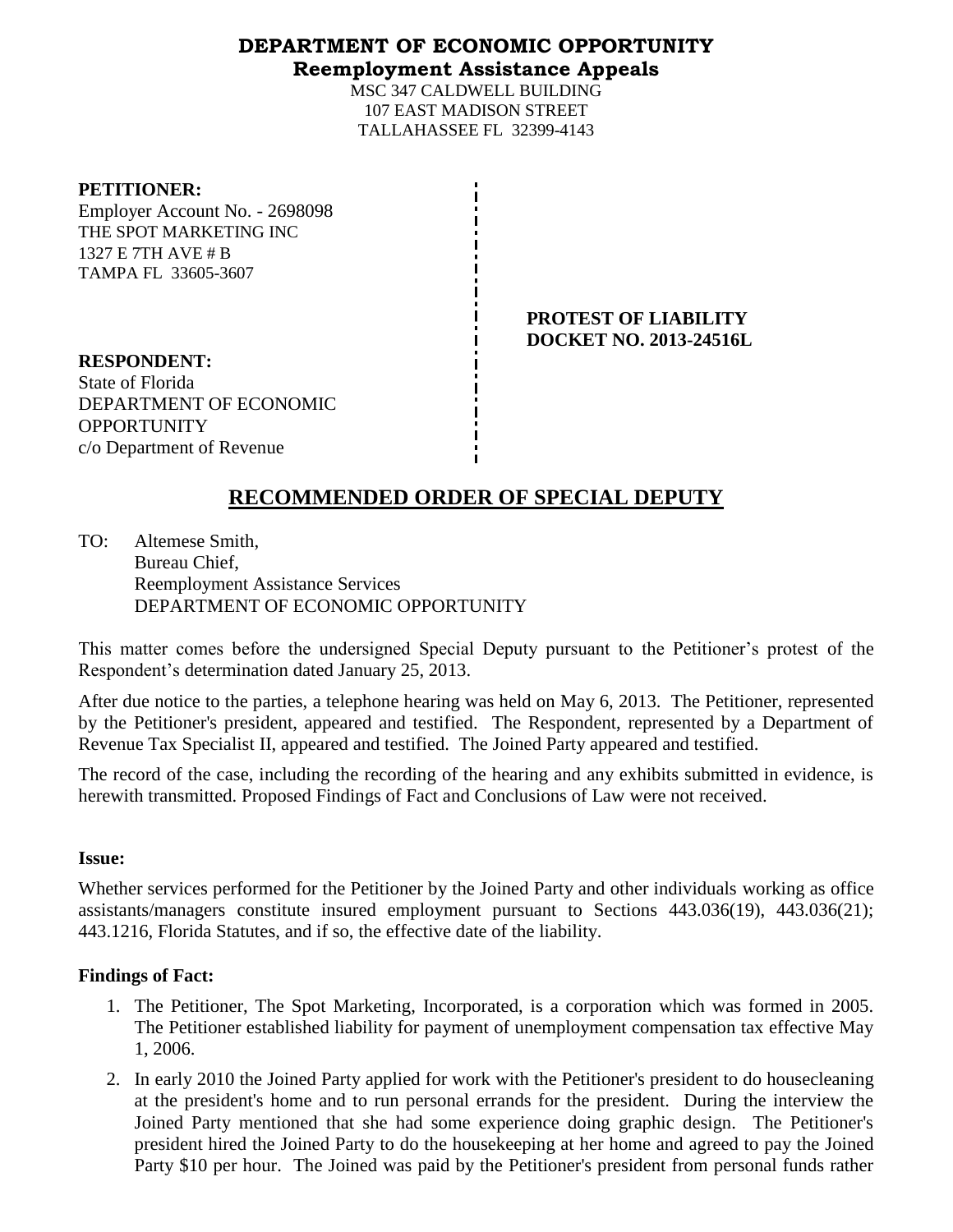than from the business account. The Joined Party believed that she was an independent contractor while performing services as a housekeeper.

- 3. The Petitioner has a computer program which is used for graphic design. The Joined Party inquired about the program and the Petitioner's president showed the Joined Party how to use the program. Over time the Joined Party acquired additional knowledge concerning how to use the program. In approximately September 2010 the Petitioner began paying the Joined Party to develop websites and to do graphic design on an as needed basis. The Petitioner paid the Joined Party at the rate of \$20 per hour as a graphic designer. The Petitioner's president continued to pay the Joined Party \$10 per hour for housekeeping. The Joined Party believed that she performed the graphic design work as an independent contractor.
- 4. In approximately January 2011 the Joined Party's responsibilities began to transition into a position as an assistant for the Petitioner's office on an as needed basis. The Petitioner continued to pay the Joined Party \$20 per hour as a graphic designer. Subsequently the Petitioner reduced the pay to \$15 per hour. The Joined Party continued to believe that she was performing services as an independent contractor.
- 5. Effective on or about June 1, 2011, the Petitioner told the Joined Party that the Petitioner would pay the Joined Party \$12.50 per hour for twenty hours per week, for a total of \$250 a week, for performing the duties of office assistant. The Petitioner agreed to pay the Joined Party a flat rate for website and graphic design in addition to the \$250 per week. A that point the Joined Party no longer believed that she was performing services as an independent contractor.
- 6. The Joined Party's duties included, among other things, designing websites, creating graphic designs, answering the telephone, ordering supplies for the office, picking up the mail, making bank deposits, running errands, empting the trash, providing paperwork to the marketing employees, and keeping track of the work flow. The Joined Party participated in the interview and hiring of a marketing intern and was responsible for overseeing and directing the work performed by a graphic design intern. The Joined Party was required to attend staff meetings. The Petitioner provided the Joined Party with a key to the office and it was the Joined Party's responsibility to open and close the office during the president's absence.
- 7. The Petitioner provided the Joined Party with business cards listing the Petitioner's name and logo as well as the Joined Party's name. The Petitioner assigned a company email address to the Joined Party.
- 8. Most of the Joined Party's duties as office assistant were performed at the Petitioner's office using the Petitioner's equipment and supplies. The Joined Party performed some of the graphic design work from her home but also performed some of the design work from the Petitioner's office. The Joined Party met with the Petitioner's clients at the Petitioner's office for graphic design consultations. The Joined Party was required to be in the office whenever the graphics intern was in the office and she was also required to be in the office to prevent any graphic or marketing intern from being in the office alone.
- 9. Whenever the Joined Party worked from home she was required to be available for contact by phone or email from 9 AM until 6 PM. The Joined Party was required to report the progress of the work to the Petitioner.
- 10. Whenever the Joined Party had to leave the office to pick up the mail or make deposits she generally used the president's car. On occasion the Joined Party had to pay for parking. The Petitioner reimbursed the Joined Party for her work associated expenses such as parking. The Joined Party did not have any unreimbursed work associated expenses in connection with the work.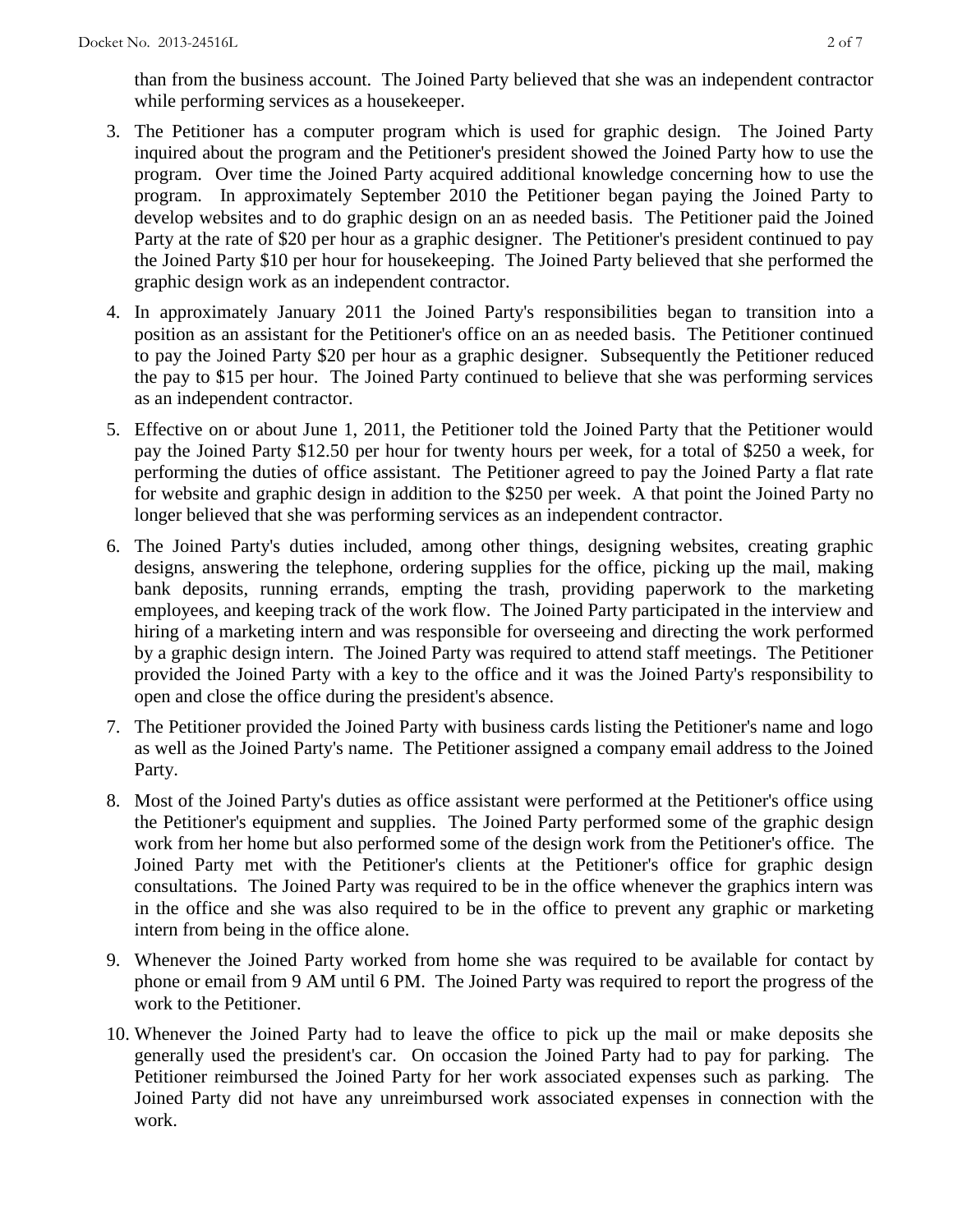- 11. The Joined Party was required to submit weekly invoices to the Petitioner showing that the Joined Party had worked twenty hours during the week and that she was due to be paid \$250 at the rate of \$12.50 per hour. The Joined Party usually submitted invoices for several weeks at the same time. The Petitioner never withheld any taxes from the Joined Party's pay. The Petitioner never provided any fringe benefits to the Joined Party such as bonuses, paid vacations, paid holidays, or health insurance. At the end of 2011 the Petitioner reported the Joined Party's earnings to the Internal Revenue Service on Form 1099-MISC as nonemployee compensation.
- 12. The Joined Party usually worked more that twenty hours each week. The Joined Party never worked less than twenty hours in any week and she grew dissatisfied with her pay.
- 13. Although the matter was never discussed with the Petitioner the Joined Party believed that she did not have the right to perform services for a competitor of the Petitioner. Even if the Petitioner had allowed the Joined Party to work for a competitor the Joined Party would not have felt comfortable working for a competitor. The Joined Party occasionally did design work for friends. On one or two occasions the Joined Party paid a friend to do research for her in connection with graphic design which she performed for the Petitioner.
- 14. The Joined Party did not have a financial investment in a business, did not have a business license or occupational license, did not have business liability insurance, and did not advertise or offer services to the general public.
- 15. Either party had the right to terminate the relationship at any time without incurring liability for breach of contract. The Petitioner discharged the Joined Party in February 2012 after the president's mother informed the president that the Joined Party had made a statement at an anniversary party that the Joined Party felt that her pay was too low.
- 16. The Joined Party filed an initial claim for unemployment compensation benefits, currently known as reemployment assistance benefits, effective November 4, 2012. When the Joined Party did not receive credit for her earnings with the Petitioner a *Request for Reconsideration of Monetary Determination* was filed and an investigation was assigned to the Department of Revenue to determine if the Joined Party performed services as an independent contractor or as an employee.
- 17. On January 25, 2013, the Department of Revenue issued a determination holding that the Joined Party and other individuals performing services for the Petitioner as office assistants/managers are the Petitioner's employees retroactive to June 1, 2011. The Petitioner filed a timely protest on February 13, 2013.

## **Conclusions of Law:**

- 18. The issue in this case, whether services performed for the Petitioner by the Joined Party and other individuals as office assistants/managers constitute employment subject to the Florida Reemployment Assistance Program Law, is governed by Chapter 443, Florida Statutes. Section 443.1216(1)(a)2., Florida Statutes, provides that employment subject to the chapter includes service performed by individuals under the usual common law rules applicable in determining an employer-employee relationship.
- 19. The Supreme Court of the United States held that the term "usual common law rules" is to be used in a generic sense to mean the "standards developed by the courts through the years of adjudication." United States v. W.M. Webb, Inc., 397 U.S. 179 (1970).
- 20. The Supreme Court of Florida adopted and approved the tests in 1 Restatement of Law, Agency 2d Section 220 (1958), for use to determine if an employment relationship exists. See Cantor v. Cochran, 184 So.2d 173 (Fla. 1966); Miami Herald Publishing Co. v. Kendall, 88 So.2d 276 (Fla. 1956); Magarian v. Southern Fruit Distributors, 1 So.2d 858 (Fla. 1941); see also Kane Furniture Corp. v. R. Miranda, 506 So.2d 1061 (Fla. 2d DCA 1987). In Brayshaw v. Agency for Workforce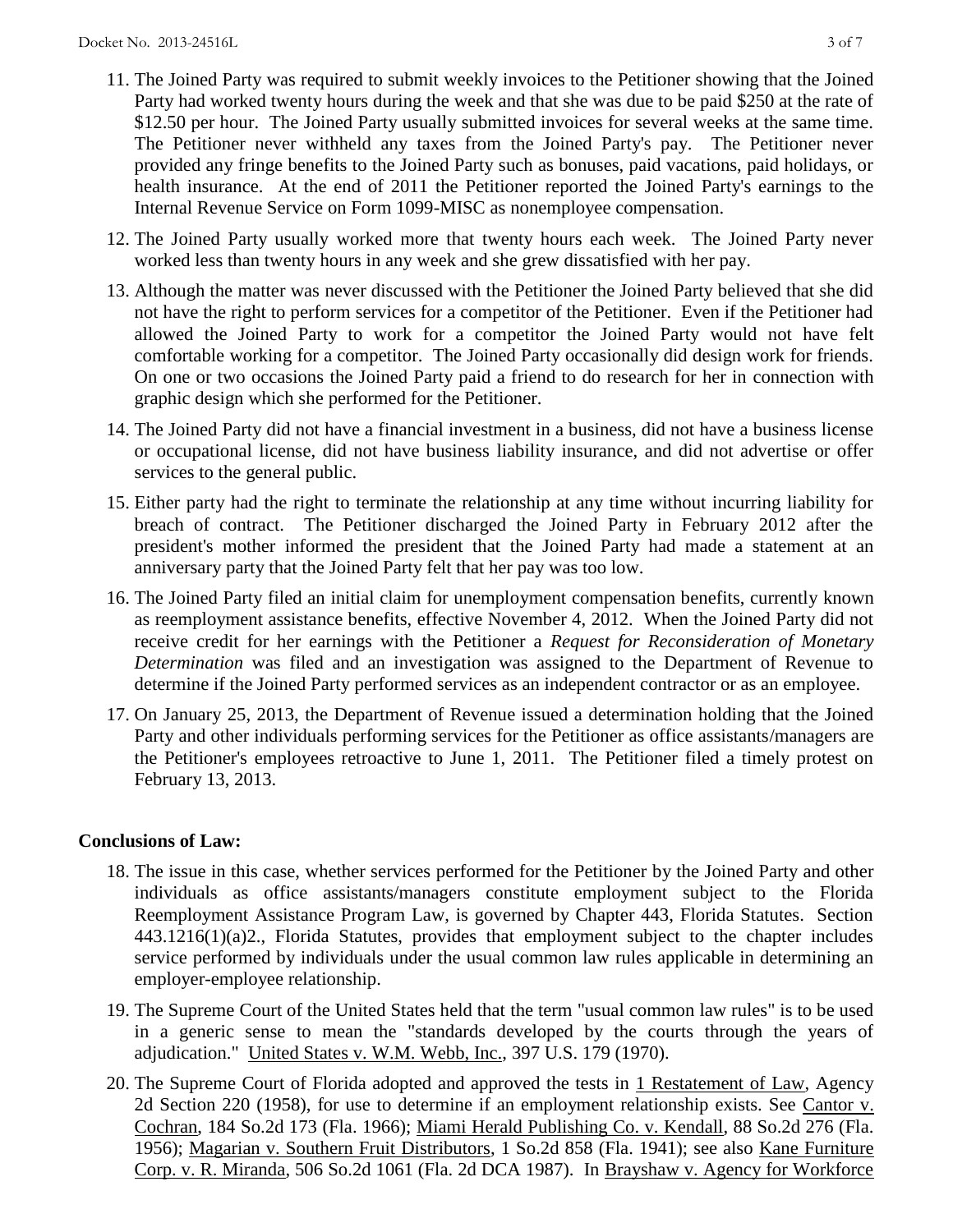Innovation, et al; 58 So.3d 301 (Fla. 1st DCA 2011) the court stated that the statute does not refer to other rules or factors for determining the employment relationship and, therefore, the Department is limited to applying only Florida common law in determining the nature of an employment relationship.

- 21. Restatement of Law is a publication, prepared under the auspices of the American Law Institute, which explains the meaning of the law with regard to various court rulings. The Restatement sets forth a nonexclusive list of factors that are to be considered when judging whether a relationship is an employment relationship or an independent contractor relationship.
- 22. 1 Restatement of Law, Agency 2d Section 220 (1958) provides:
	- (1) A servant is a person employed to perform services for another and who, in the performance of the services, is subject to the other's control or right of control.
	- (2) The following matters of fact, among others, are to be considered:
		- (a) the extent of control which, by the agreement, the business may exercise over the details of the work;
		- (b) whether or not the one employed is engaged in a distinct occupation or business;
		- (c) the kind of occupation, with reference to whether, in the locality, the work is usually done under the direction of the employer or by a specialist without supervision;
		- (d) the skill required in the particular occupation;
		- (e) whether the employer or the worker supplies the instrumentalities, tools, and the place of work for the person doing the work;
		- (f) the length of time for which the person is employed;
		- (g) the method of payment, whether by the time or by the job;
		- (h) whether or not the work is a part of the regular business of the employer;
		- (i) whether or not the parties believe they are creating the relation of master and servant;
		- (j) whether the principal is or is not in business.
- 23. Comments in the Restatement explain that the word "servant" does not exclusively connote manual labor, and the word "employee" has largely replaced "servant" in statutes dealing with various aspects of the working relationship between two parties.
- 24. In Department of Health and Rehabilitative Services v. Department of Labor & Employment Security, 472 So.2d 1284 (Fla. 1<sup>st</sup> DCA 1985) the court confirmed that the factors listed in the Restatement are the proper factors to be considered in determining whether an employer-employee relationship exists. However, in citing La Grande v. B&L Services, Inc., 432 So.2d 1364, 1366 (Fla.  $1<sup>st</sup> DCA$  1983), the court acknowledged that the question of whether a person is properly classified an employee or an independent contractor often can not be answered by reference to "hard and fast" rules, but rather must be addressed on a case-by-case basis.
- 25. The Florida Supreme Court held that in determining the status of a working relationship, the agreement between the parties should be examined if there is one. The agreement should be honored, unless other provisions of the agreement, or the actual practice of the parties, demonstrate that the agreement is not a valid indicator of the status of the working relationship. Keith v. News & Sun Sentinel Co., 667 So.2d 167 (Fla. 1995). In Justice v. Belford Trucking Company, Inc., 272 So.2d 131 (Fla. 1972), a case involving an independent contractor agreement which specified that the worker was not to be considered the employee of the employing unit at any time, under any circumstances, or for any purpose, the Florida Supreme Court commented "while the obvious purpose to be accomplished by this document was to evince an independent contractor status, such status depends not on the statements of the parties but upon all the circumstances of their dealings with each other."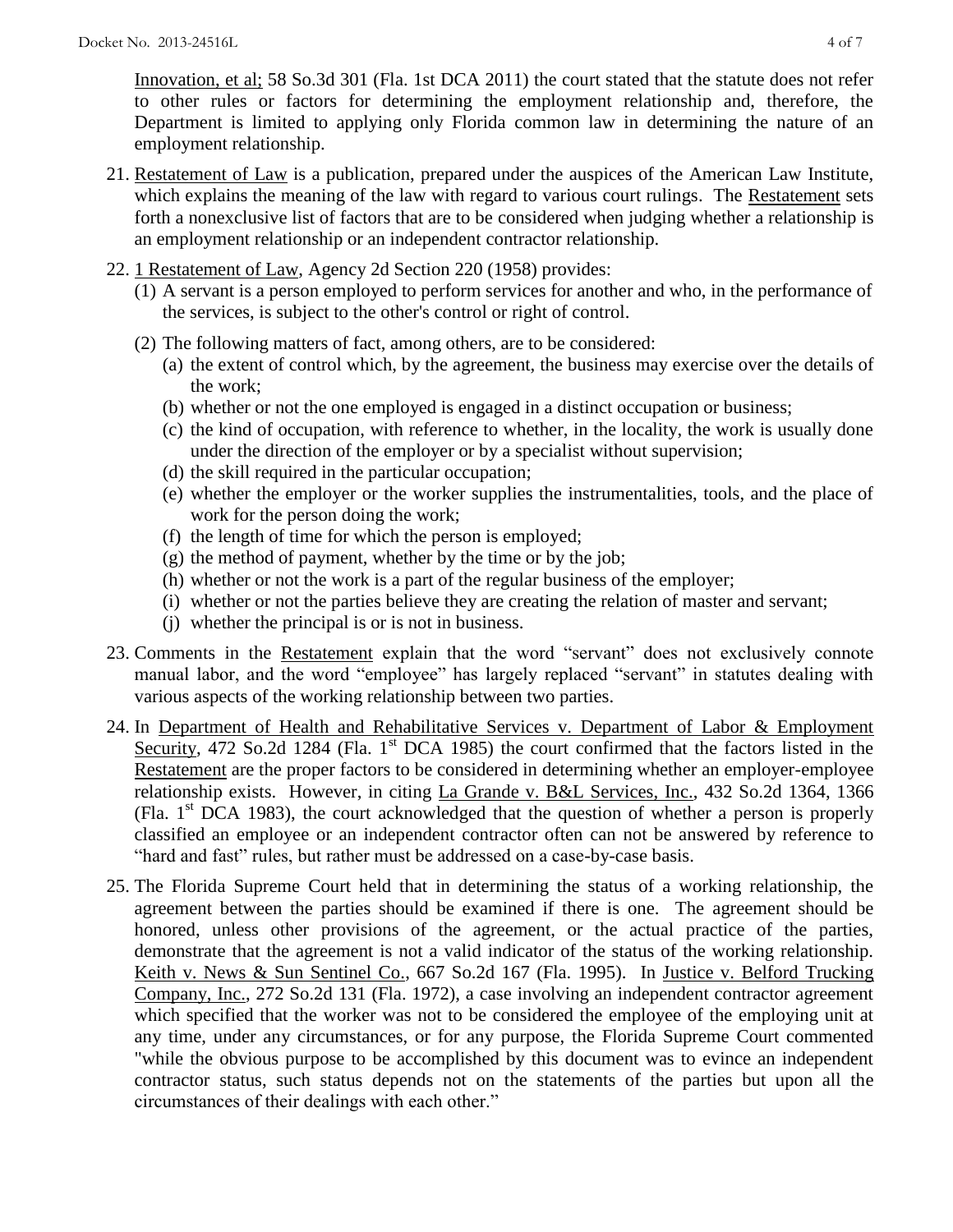- 26. There were no written agreements or contracts between the Petitioner's president and the Joined Party or between the Petitioner and the Joined Party. The initial verbal agreement was between the president and the Joined Party which specified that the Joined Party would do housekeeping at the president's residence as an independent contractor. The actual relationship between the Petitioner and the Joined Party evolved from the initial verbal agreement, however, the relationship between June 1, 2011, and February 2012, bears no resemblance to the initial agreement.
- 27. The work performed by the Joined Party from June 2011 until February 2012 was not separate and distinct from the Petitioner's business but was an integral and necessary part of the Petitioner's business. Although the Joined Party performed some work from her home the majority of the work was performed at the Petitioner's office using the Petitioner's equipment and supplies. The Joined Party did not have any unreimbursed expenses in connection with the work and was not at risk of suffering a financial loss from services performed.
- 28. The Petitioner controlled the method and rate of pay throughout the evolution of the relationship. The method of pay was by time worked rather than based on production or by the job. In the final relationship the Petitioner limited the Joined Party to being paid for twenty hours per week, regardless of the number of hours worked. Although the Joined Party worked on an as needed basis, it was the Petitioner who determined when the Joined Party's services were needed. Thus, the Petitioner was in control of the financial aspects of the relationship. The fact that the Petitioner chose not to withhold taxes from the pay does not, standing alone, establish an independent contractor relationship. Section 443.1217(1), Florida Statutes, provides that the wages subject to the Reemployment Assistance Program Law include all remuneration for employment including commissions, bonuses, back pay awards, and the cash value of all remuneration in any medium other than cash.
- 29. The Joined Party performed services for the Petitioner, The Spot Marketing, Incorporated, from approximately September 2010 until February 2012. Either party could terminate the relationship at any time without incurring liability for breach of contract. These facts reveal the existence of an at-will relationship of relative permanence. In Cantor v. Cochran, 184 So.2d 173 (Fla. 1966), the court in quoting 1 Larson, Workmens' Compensation Law, Section 44.35 stated: "The power to fire is the power to control. The absolute right to terminate the relationship without liability is not consistent with the concept of independent contractor, under which the contractor should have the legal right to complete the project contracted for and to treat any attempt to prevent completion as a breach of contract."
- 30. The evidence presented in this case reveals that the Petitioner generally controlled what work was performed, where it was performed, and when it was performed. The Joined Party was required to attend staff meetings, to open and close the office during the president's absences, and to supervise certain personnel. In Adams v. Department of Labor and Employment Security, 458 So.2d 1161 (Fla. 1st DCA 1984), the Court held that if the person serving is merely subject to the control of the person being served as to the results to be obtained, he is an independent contractor. If the person serving is subject to the control of the person being served as to the means to be used, he is not an independent contractor. It is the right of control, not actual control or interference with the work which is significant in distinguishing between an independent contractor and a servant. The Court also determined that the Department had authority to make a determination applicable not only to the worker whose unemployment benefit application initiated the investigation, but to all similarly situated workers.
- 31. Based on the Joined Party's perception, the Joined Party was treated as an employee by the Petitioner beginning on or about June 1, 2011. The determination of the Department of Revenue holding that the services performed by the Joined Party beginning June 1, 2011, constitute insured employment is supported by the evidence presented in this case.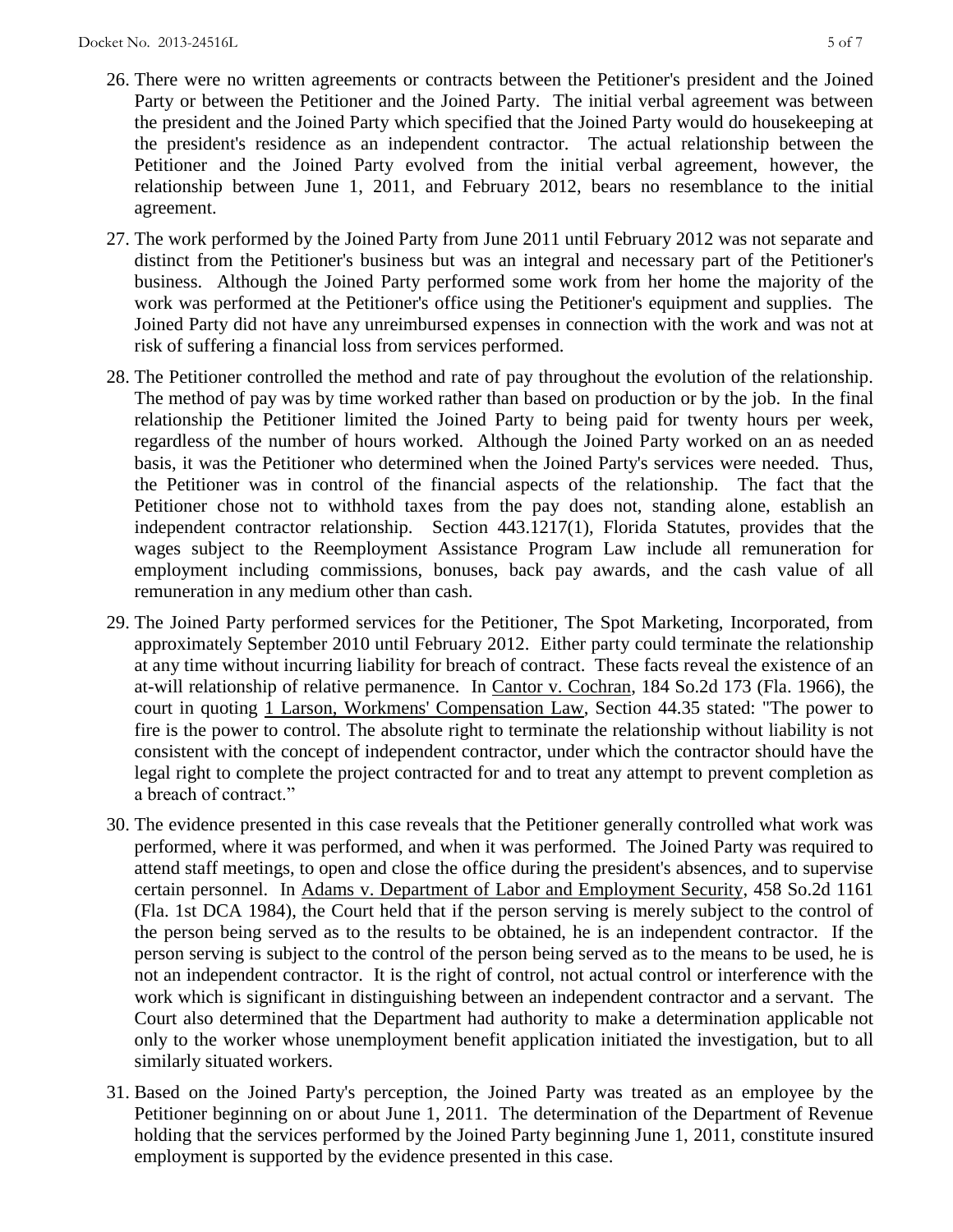**Recommendation:** It is recommended that the determination dated January 25, 2013, be AFFIRMED. Respectfully submitted on May 9, 2013.



R. O. SMITH, Special Deputy Office of Appeals

A party aggrieved by the *Recommended Order* may file written exceptions to the Director at the address shown above within fifteen days of the mailing date of the *Recommended Order*. Any opposing party may file counter exceptions within ten days of the mailing of the original exceptions. A brief in opposition to counter exceptions may be filed within ten days of the mailing of the counter exceptions. Any party initiating such correspondence must send a copy of the correspondence to each party of record and indicate that copies were sent.

Una parte que se vea perjudicada por la *Orden Recomendada* puede registrar excepciones por escrito al Director Designado en la dirección que aparece arriba dentro de quince días a partir de la fecha del envío por correo de la *Orden Recomendada*. Cualquier contraparte puede registrar contra-excepciones dentro de los diez días a partir de la fecha de envió por correo de las excepciones originales. Un sumario en oposición a contra-excepciones puede ser registrado dentro de los diez días a partir de la fecha de envío por correo de las contra-excepciones. Cualquier parte que dé inicio a tal correspondencia debe enviarle una copia de tal correspondencia a cada parte contenida en el registro y señalar que copias fueron remitidas.

Yon pati ke *Lòd Rekòmande* a afekte ka prezante de eksklizyon alekri bay Direktè Adjwen an lan adrès ki parèt anlè a lan yon peryòd kenz jou apati de dat ke *Lòd Rekòmande* a te poste a. Nenpòt pati ki fè opozisyon ka prezante objeksyon a eksklizyon yo lan yon peryòd dis jou apati de lè ke objeksyon a eksklizyon orijinal yo te poste. Yon dosye ki prezante ann opozisyon a objeksyon a eksklizyon yo, ka prezante lan yon peryòd dis jou apati de dat ke objeksyon a eksklizyon yo te poste. Nenpòt pati ki angaje yon korespondans konsa dwe voye yon kopi kourye a bay chak pati ki enplike lan dosye a e endike ke yo te voye kopi yo.

**SHANEDRA Y. BARNES, Special Deputy Clerk** May 9, 2013

**Date Mailed:**